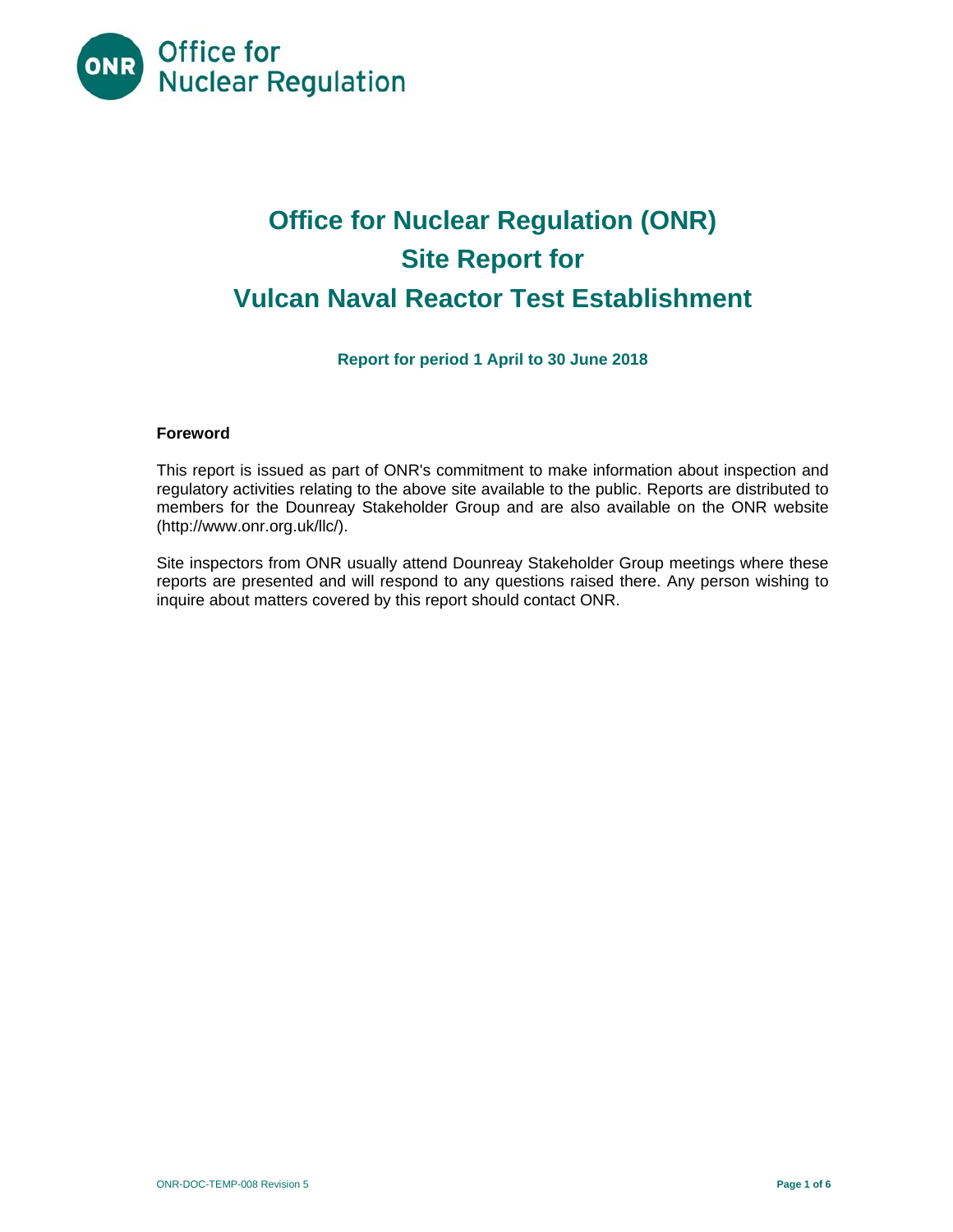# **TABLE OF CONTENTS**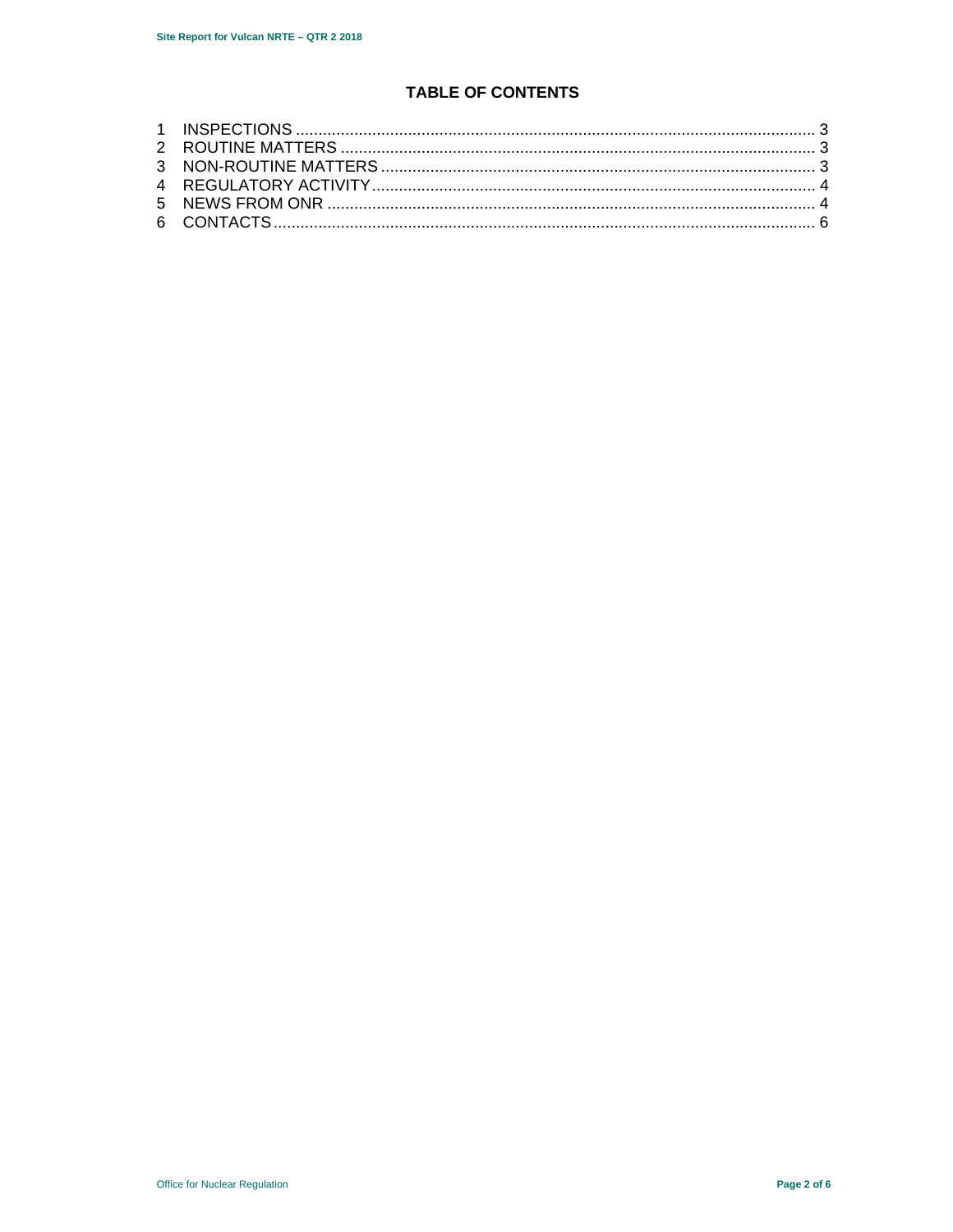# **Vulcan Naval Reactor Test Establishment (NRTE)**

The majority of sites inspected by ONR are licensed under the Nuclear Installations Act 1965. Vulcan NTRE is not a licensed site, although it operates under Authorisation from the Ministry of Defence (MOD) Defence Nuclear Safety Regulator (DNSR). The site is adjacent to the Dounreay licensed site and is regulated by ONR through other legislation as noted below. This report summarises the inspection and regulatory activities associated with Vulcan NRTE, which are co-ordinated with inspections by DNSR.

## **1 INSPECTIONS**

## **1.1 Dates of inspection**

During this period no on-site inspections were undertaken by ONR.

## **2 ROUTINE MATTERS**

#### **2.1 Inspections**

Inspections are undertaken as part of the process for monitoring compliance with the Health and Safety at Work Act 1974 (HSWA74); and regulations made under HSWA74, for example the Ionising Radiations Regulations 1999 (IRR99), the Radiation (Emergency Preparedness and Public Information) Regulations 2001 (REPPIR), and the Management of Health and Safety at Work Regulations 1999 (MHSWR99).

No on-site inspections were undertaken this quarter.

#### **2.2 Other work**

Nuclear sites come under the Radiation (Emergency Preparedness and Public Information) Regulations 2001 (REPPIR). Where there is a potential for the public to be affected by a reasonably foreseeable radiation emergency at a nuclear site, an off-site emergency planning area is currently determined by ONR.

The UK is currently revising REPPIR 2001 as part of the transposition of the Basic Safety Standards Directive (BSSD). As the future requirements of REPPIR 2018 become clearer, there is less certainty that alignment between the requirements of the new and old REPPIR will be as close as previously believed. This has increased the potential for multiple changes in detailed emergency planning areas in short succession.

As a result, ONR is pausing further determination work, including that for the Vulcan site, while we assess the methodology to be used for detailed emergency planning zones in REPPIR 18. Local authorities and licensees have been briefed about ONR's transition approach to determination work, which should be smoother and reduce the burden to all dutyholders moving forward.

## **3 NON-ROUTINE MATTERS**

Licensees / authorisees are required to have arrangements to respond to non-routine matters and events. ONR inspectors judge the adequacy of the licensee's / authorisee's response, including actions taken to implement any necessary improvements.

There were no such matters or events of significance during the period.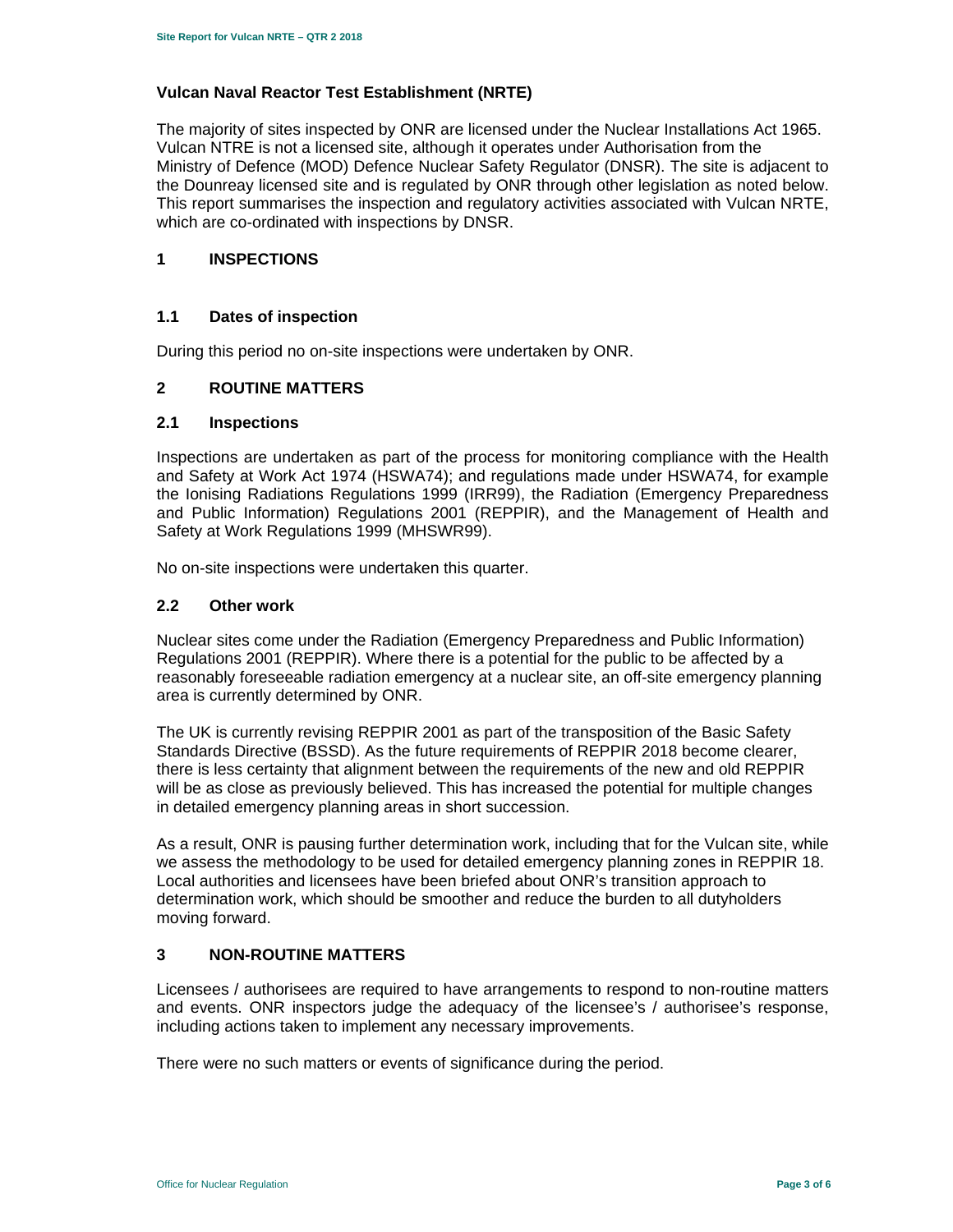## **4 REGULATORY ACTIVITY**

ONR may issue formal documents to ensure compliance with regulatory requirements. No such documents were issued during the period.

### **5 NEWS FROM ONR**

## **Stakeholder Engagement**

On 9 May we held our ONR annual Industry Conference, with the theme - 'Public Safety – everyone's responsibility.' Delegates from more than 45 different organisations attended, and we were delighted that Richard Harrington, Parliamentary under Secretary of State, Minister for Business and Industry, was able to join us to deliver a keynote speech. The conference provided us with an opportunity to engage directly with senior representatives from across industry and government on a number of topical and strategic issues affecting the sector.

As part of our continued stakeholder engagement work, we welcomed finance professionals from a number of nuclear site licensees and dutyholders to seminars in London and Birmingham in June. Led by our Finance Director, Sarah High, we hosted the seminars to provide the industry with a better understanding of our charging methodology, the principles we apply, and how the charging process works. To accompany the seminars we have also published a new booklet – How we charge for Nuclear Regulation – which is available on our website.

The next ONR/NGO engagement forum will take place on 11 October in London. This is a forum to discuss strategic, cross-cutting regulatory matters. Site specific matters are normally addressed via Site Stakeholder Groups. We are always keen to engage with a range of stakeholders and groups on nuclear safety and security issues, so if you do represent a nuclear-interest Non-Governmental Organisation, and are not already involved through our forum or via a Site Stakeholder Group, please get in touch with the ONR Communications team for further details, via contact@onr.gov.uk

# **Regulatory News**

A delegation from ONR, led by Chief Nuclear Inspector Mark Foy, supported the UK's contribution to the 6th Joint Convention review meeting in Vienna. Bringing together 78 countries from around the world, the Joint Convention on the Safety of Spent Fuel Management and the Safety of Radioactive Waste Management is the world's leading international forum for ensuring society and the environment are protected from hazards arising from spent fuel and radioactive waste. Further details can be found on the IAEA website.

We have notified Sellafield Ltd of our intention to prosecute the company for offences under Section 2 (1) of the Health and Safety at Work etc. Act (1974). The charge relates to an incident on 5 February 2017, at a facility which handles special nuclear materials, which resulted in personal contamination to a Sellafield Ltd employee. The decision to prosecute follows an ONR investigation into the incident

In May, we awarded the contract for delivery of the UK Nuclear Safeguards Information Management and Reporting System (SIMRS) IT system to Axis 12 Ltd. The IT system is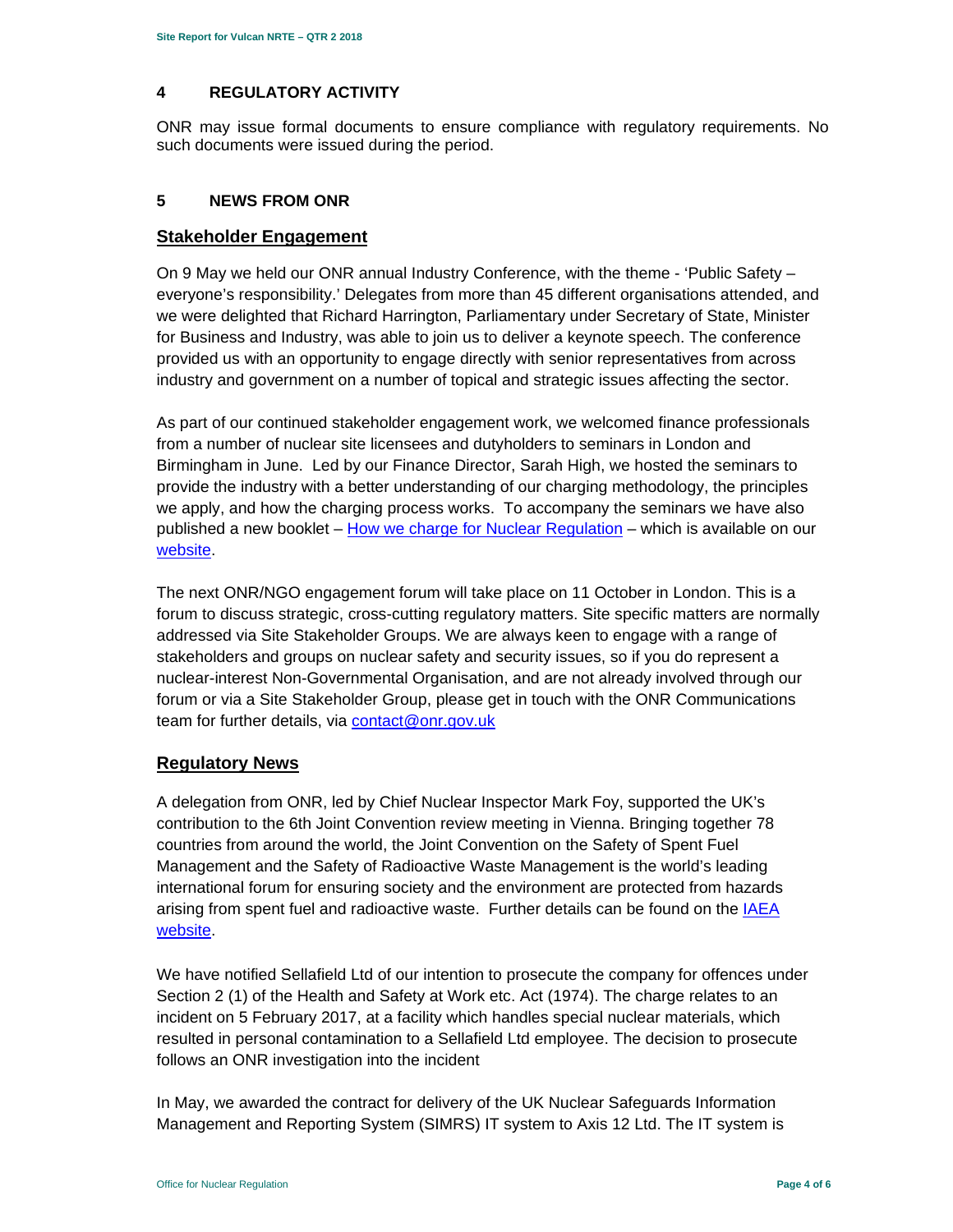necessary for us to establish a domestic safeguards regime after the UK's withdrawal from the Euratom Treaty. The government has now launched the consultation on Nuclear Safeguards Regulation, further details can be found on our website.

## **Corporate News**

In May, we published a self-assessment exercise to update on how well our activity currently aligns with the Regulators' Code, which came into effect in April 2014 to provide a framework for how regulators should engage with those they regulate. The full report is available on our website.

In June, we published our Annual Report and Accounts, highlighting the extent of our regulatory activities. During the 17/18 year over 1,000 inspections were carried out across 36 licensed sites and transport dutyholders, ensuring the required standards of safety and security were met to protect the public and workers. The full report is available on our website.

In July, we published our second gender pay report. The organisation-wide results show that ONR has a mean gender pay gap of 35.2%, which is wider than last year, although it is broadly similar to the rest of the UK nuclear industry and anticipated given our workforce profile, and that of the industries from which we have historically recruited. ONR is committed to addressing this issue and continues to focus on improving diversity and inclusion.

Our Chief Executive, Adriènne Kelbie, has agreed a three-year contract extension, taking her term of employment to January 2022.